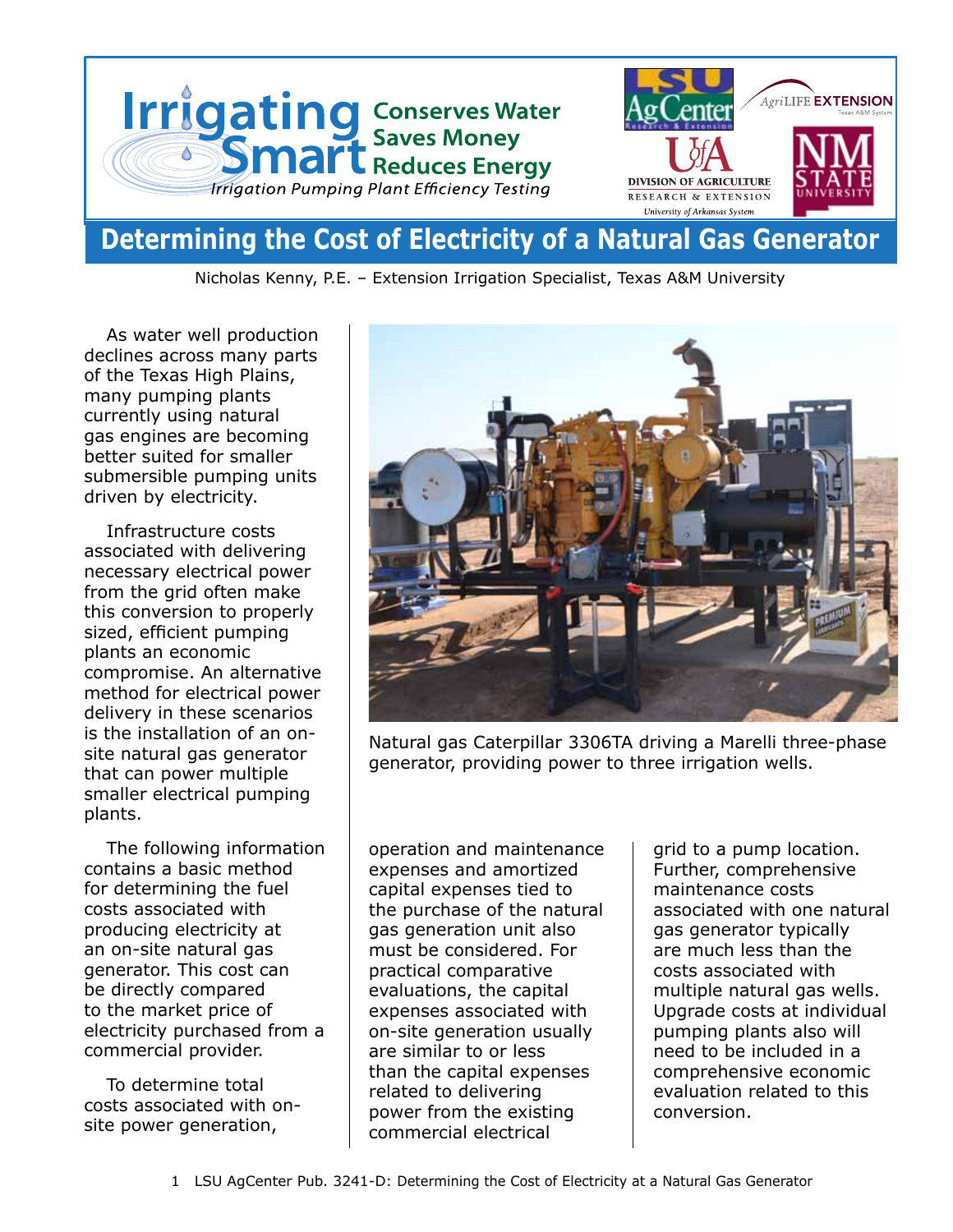## **Example 20 In the Method of Calculating Costs Community Costs**

Measure the elapsed time in seconds for consumption of a specified volume of natural gas (the longer the interval is, the more accurate this measurement will be). This measurement is used to calculate the rate of bey. This measurement is used to calculate the rate of natural gas consumption. As a note, most natural gas meters in the Texas High Plains require that a displayed reading is multiplied by a correction factor to account for local conditions (for example: gas temperature, altitude, pressure, etc.). phase generator, providing power to three irrigation related to delivering power from the existing commercial electrical grid to a pump location. Further, comprehensive  $\frac{1}{2}$  phase generator, provided power to the international power to the international power to the international power to the international power to the international power to the international power to the internatio

$$
\boxed{\color{blue}{1}}\color{black} \boxed{\color{blue}{NG_{co}}}
$$

Calculate the hourly fuel cost of the natural gas generator:

$$
N G_{cons} = \frac{Vol_{NG}}{Time} * 3600
$$

Where:  $NG_{cons}$  = natural gas consumption in cubic feet per hour (ft<sup>3</sup>/hour) *Vol<sub>NG</sub>* = volume of natural gas consumption in case celebrature (for  $\frac{\text{(R)}\text{(R)}}{\text{(R)}\text{(R)}}$ ) *Time* = elapsed time (seconds)

#### Calculate the hourly fuel cost of the natural gas generator: Where  $\alpha$  costs of  $\alpha$  is natural gas consumed per hour of  $\alpha$  /  $\alpha$  /  $\beta$  /  $\alpha$  /  $\beta$  /  $\alpha$  /  $\alpha$  /  $\alpha$  /  $\alpha$  /  $\alpha$  /  $\alpha$  /  $\alpha$  /  $\alpha$  /  $\alpha$  /  $\alpha$  /  $\alpha$  /  $\alpha$  /  $\alpha$  /  $\alpha$  /  $\alpha$  /  $\alpha$  /  $\alpha$  /  $\alpha$  /

### $NG$  Cost = NG Cost<sub>unit</sub> \*  $NG_{cons.}/1000$ **2**

Where: *NG Cost*= cost of natural gas consumed per hour of operation (\$ / hour) where  $\frac{NIG \text{Cos}}{1000 \text{ N}}$  cost of natural gas consumed per nout of operation (s) (nout) *NG Cost<sub>unit</sub>* = purchase price of natural gas per thousand cubic feet (\$ / thousand cubic feet)  $NG<sub>cons</sub>$  = natural gas consumption in cubic feet per hour (ft<sup>3</sup>/hour)

power production and use the average voltage and amperage readings. (These calculations are for three-phase power (the Measure the electrical production of the generator using a properly rated, true-rms digital clamp meter. The measurements necessary are AC volts and current in amps. It often is worthwhile to measure all three electrical legs to ensure balanced power production and use the average voltage and amperage readings. (These calculations are for three-phase power (the calculation for single-phase power does not include the square-root of three factor.)

> **Exercise extreme caution when working around all agricultural electrical circuits!**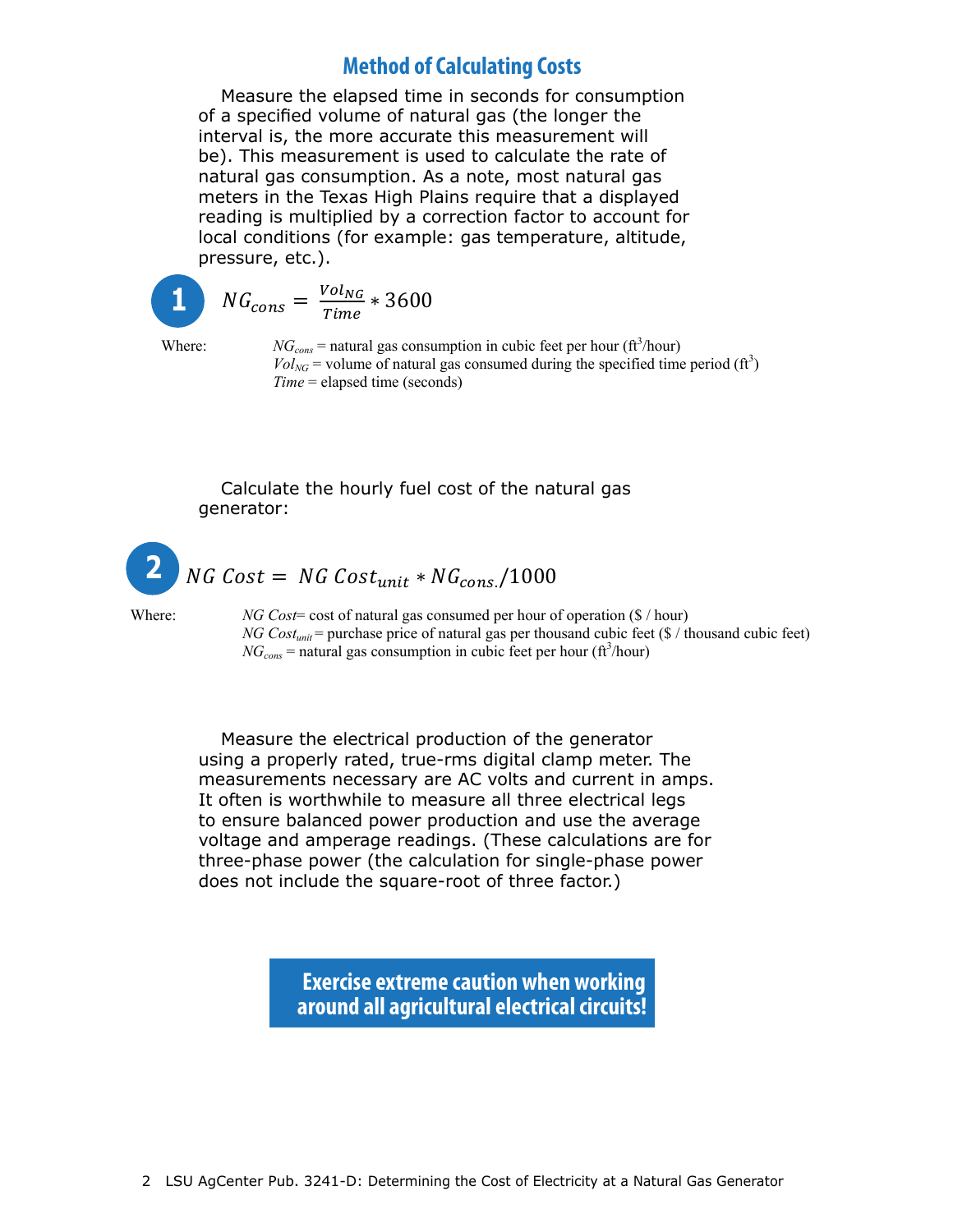#### Determine the power generated by the generator in kilowatt hours per hour (kwh / hour).

*Power* =  $\frac{V*I*PF*\sqrt{3}}{1000}$ 

Where:

 $Power = kilowatt hours per hour generated (kwh / hour).$  $V =$  output voltage generated (AC volts)  $I =$  output current generated (amps)  $PF$  = power factor of the generator in decimals (typically 85 percent or .85)

Calculate the cost of power:



Where:

*Elec Cost*= unit electrical cost in dollars per kilowatt hour  $(\frac{f}{g} / kwh)$  $NG$  Cost = natural gas cost per hour (\$ / hour of NG)  $Power = electrical power generation rate (kwh / hour)$ 

#### **Example**

A natural gas generator set with an 85 percent power factor is generating 480 volts with a system current load of 120 amps from two pumping plants. Natural gas is purchased from an off-site supplier at \$5 per thousand cubic feet. Measurements of natural gas show that 20 cubic feet are consumed in a 50-second period. Determine the unit electrical power cost associated with this generator set.

1 
$$
NG_{cons.} = \frac{Vol_{NG}}{Time} * 3600 = \frac{20 ft^3}{50 seconds} * 3600 = 1,440 \frac{ft^3}{sec.}
$$
  
\n2  $NG Cost = NG Cost_{unit} * \frac{NG_{cons.}}{1000} = $5.00 * \frac{1,440 \frac{ft^3}{sec}}{1000} = $7.20 / Hour$   
\n3  $Power = \frac{V*I*PF* \sqrt{3}}{1000} = \frac{480V*120Amps*.85*\sqrt{3}}{1000} = 84.8 KWH/Hour$   
\n4  $Elec Cost = \frac{NG Cost}{Power} = \frac{$7.20 / Hour}{84.8 KWH/Hour} = $.0849/KWH$